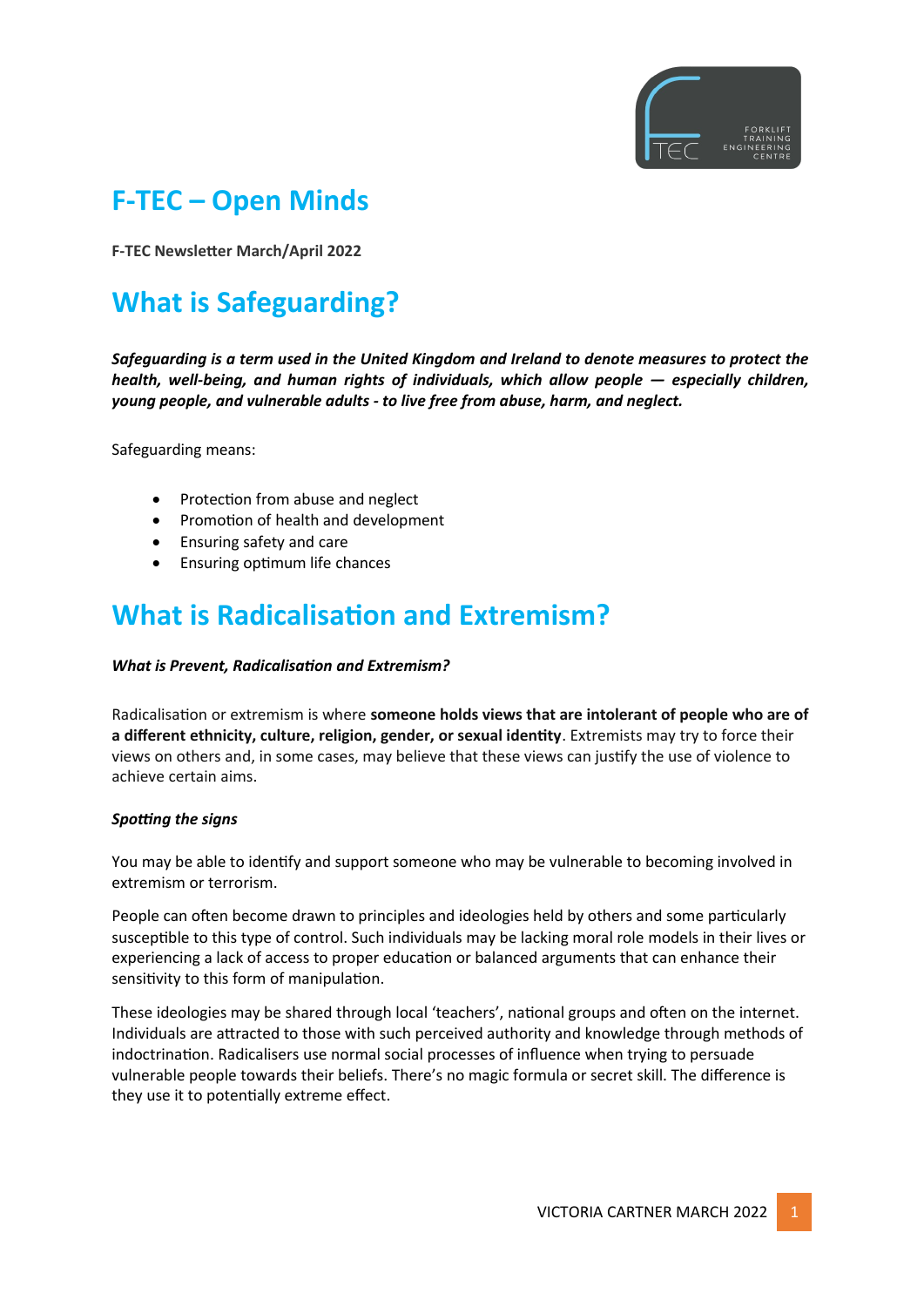

#### *See some of the signs here…….*

A desire for political, social, or moral change. A desire for excitement and adventure, opportunistic involvement, A desire for status, Mental health issues, a need for identity and belonging, being influenced, or controlled by a group, being at a transitional time of life, feelings of grievance and

injustice, feeling under threat, a need to dominate and control others, a desire for status and social networks involvement in extremism.

**(Segment taken from Let's Talk 2019)**

# **British Values are…**

**Respect and tolerance** - Respect others. Embrace difference. Learn about and consider the cultures of other people. Accept the beliefs and faiths of others.

**Rule of law -** Help others do the right thing. Be honest, truthful, and loyal.

**Individual Liberty** – Be responsible for your actions. Work hard to improve. Diligently pursue your goals. Challenge bullying, prejudice, or bias with confidence

**Democracy –** Respect all views. Debate in peace. Participate willingly. Express your views confidently.

### *Today we will focus on Democracy*



Britain is a democracy – this means that the people in Britain vote for the people who make the laws and decide how the country is run. If we didn't have a democracy, just one person might be able to make all the laws and that would not be fair. Being able to influence the decision-making process through the democratic process. This means being able to vote for a government in elections that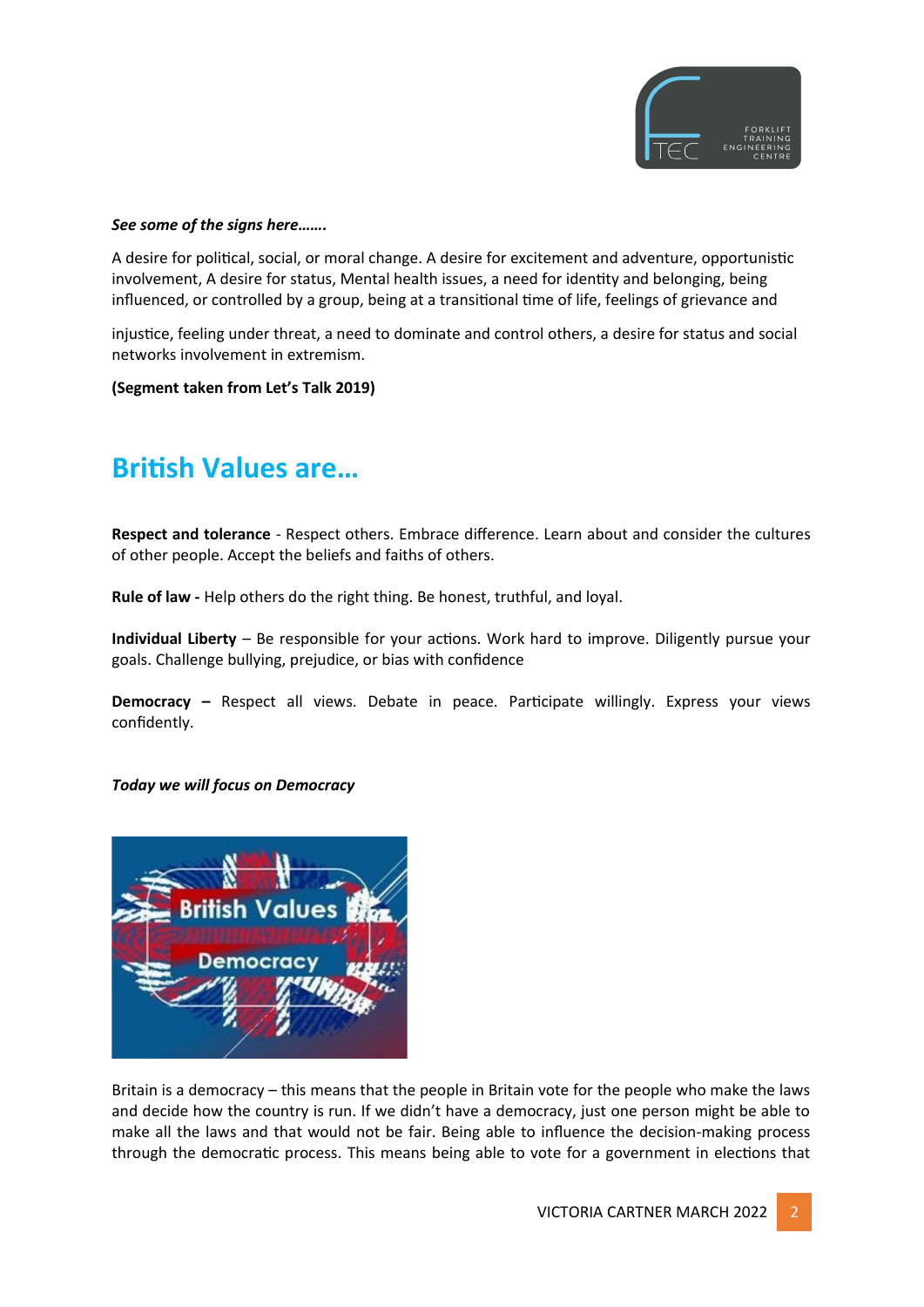

are free and fair. Use your vote, there are areas in the world where it makes no difference; it does here.

Feel safe that there are laws that protect you; there are other areas of the world where the opposite is true.

- Democracy is a key British value.
- The British Democratic system has been copied by countries around the world.

 There are many different types of government in our world which create and enforce their own unique laws. Some governments are elected by the citizens of a country; in other countries the people have no right to choose their government at all.

Some countries are dictatorships and do not have democratic elections.

To vote you must be aged 18 or over and have UK citizenship (people in prison at the time of an election are not allowed to vote). The UK parliament is the legislative body of the country. It is made up of the House of Commons and the House of Lords. Members of the House of Commons (MPs) are elected using a voting system. There are 650 MPs in total.

In a democracy there are several political parties who have their own ideas about the way their country should be run. MPs are the elected representatives of these parties. Before an election each party puts their ideas together in what is called a manifesto. This tells the public how they want to control things such as hospitals, prisons, schools, taxation, laws, and the country's relationships with other countries. Voters then decide. The party which wins the majority of seats usually forms the government and can claim to have a mandate to implement the policies set out in their manifesto.

### **(Segment taken from Davidson Training UK Ltd)**

# **Mental Health and Wellbeing**

Russia's invasion of Ukraine is distressing and concerning, and we understand people may have questions or be seeking reassurance.

# *What to do if you are upset by the news*

Perhaps you've shared the emotional experiences we had when news broke about the Russian invasion of Ukraine. Shock, despair, anxiety, uncertainty. These are big emotions for anyone to feel and as young adults we often have increased access to rolling news bulletins, which can only magnify some of those feelings.

# *But what can we do when the news makes us feel this way?*

It's important to remember that being upset, worried or angry about awful things that happen in the world around you is okay and perfectly normal. You won't be the only one who feels that way.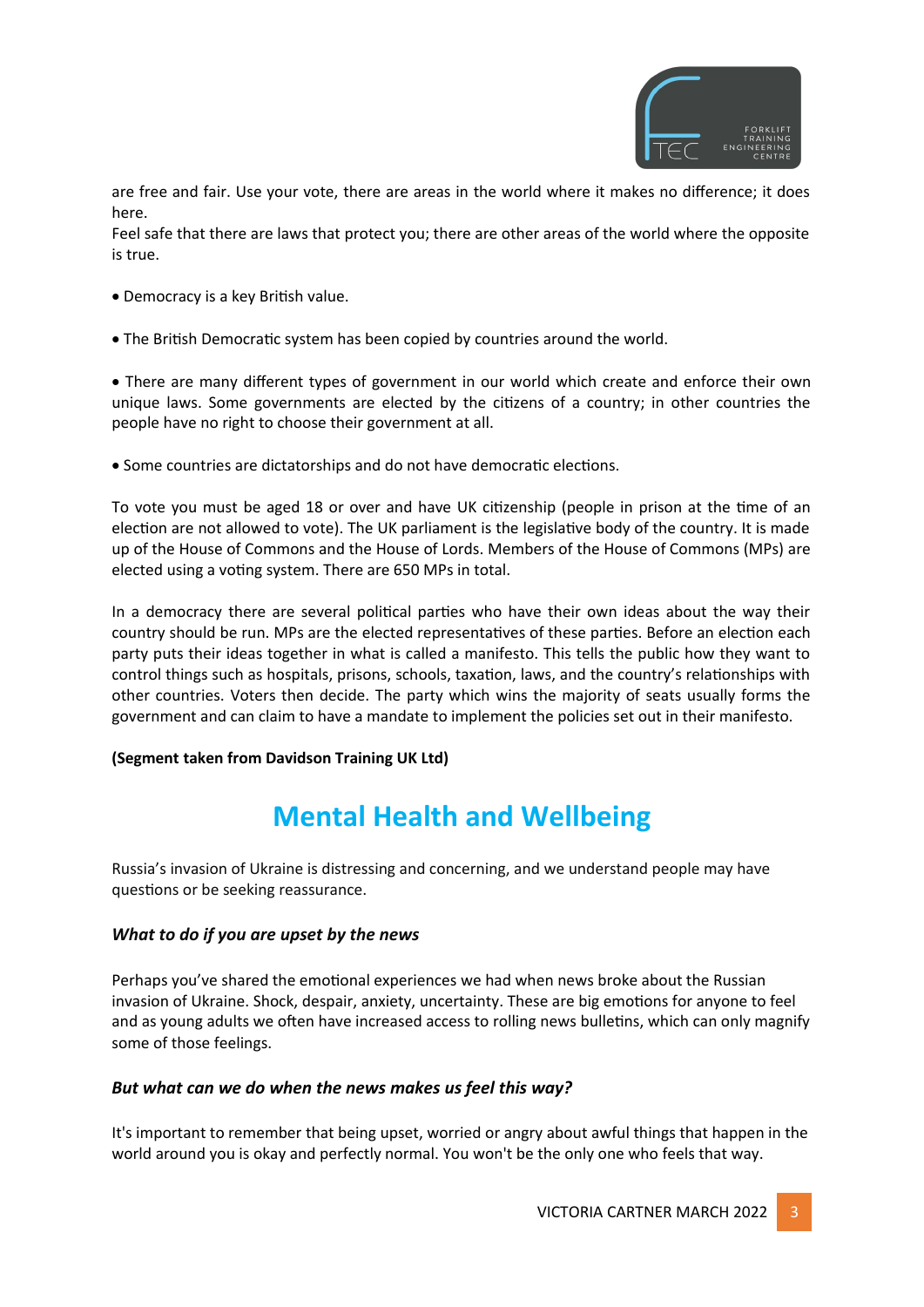

## *Do things that make you happy*

Watch your favourite film, take your dog for a walk, or read a favourite book.

Try to balance the news you read. If you read an upsetting story, then try and read a positive one before you go to bed.

### *Here are some things you can do if you are having worried thoughts when you go to bed:*

- Remember things that make you feel positive and think about these as you're going to bed, so your head is full of your positive thoughts.
- Read a book you love that will help to settle your thoughts.
- If you have bad dreams, talk about them. This will help you to confront your fears.

### *Remember it's rare*

Don't forget - terrible things are on the news because they are rare and do not happen very often.

Although people are spending a lot of time talking about it, it is still very unlikely that events like this will affect you or your family.

The most important thing is that if you are feeling upset, angry or confused, perhaps you need some quiet time, or to talk with friends or other important people in your life. It can be easy to get lost in the 24-hour news cycle, or news via Twitter, so trying to keep routines that are meaningful to you can be a boost e.g., that morning walk, or eleven am coffee.

### *What you can do for others*

Helping others is one of the **[five steps recommended by the NHS](https://www.nhs.uk/mental-health/self-help/guides-tools-and-activities/five-steps-to-mental-wellbeing/)** to improve mental wellbeing and there are countless ways to help with the Ukraine crisis.

A **[number of charities have launched appeals](https://www.bbc.co.uk/news/uk-60562260)**, including the British Red Cross, the UNHCR refugee agency and UNICEF, while many individuals across the UK are raising money and collecting donations independently.

Dr Hepburn says that watching war unfold can make you feel out of control and focusing on ways to help can manage that.

"There's lots of evidence that doing something for other people has a really beneficial impact on your own mental health. If we perceive that we made someone else feel good, we feel good. Our brains are designed to be social and have connections and creating a connection with something bigger than you is really beneficial to your wellbeing."